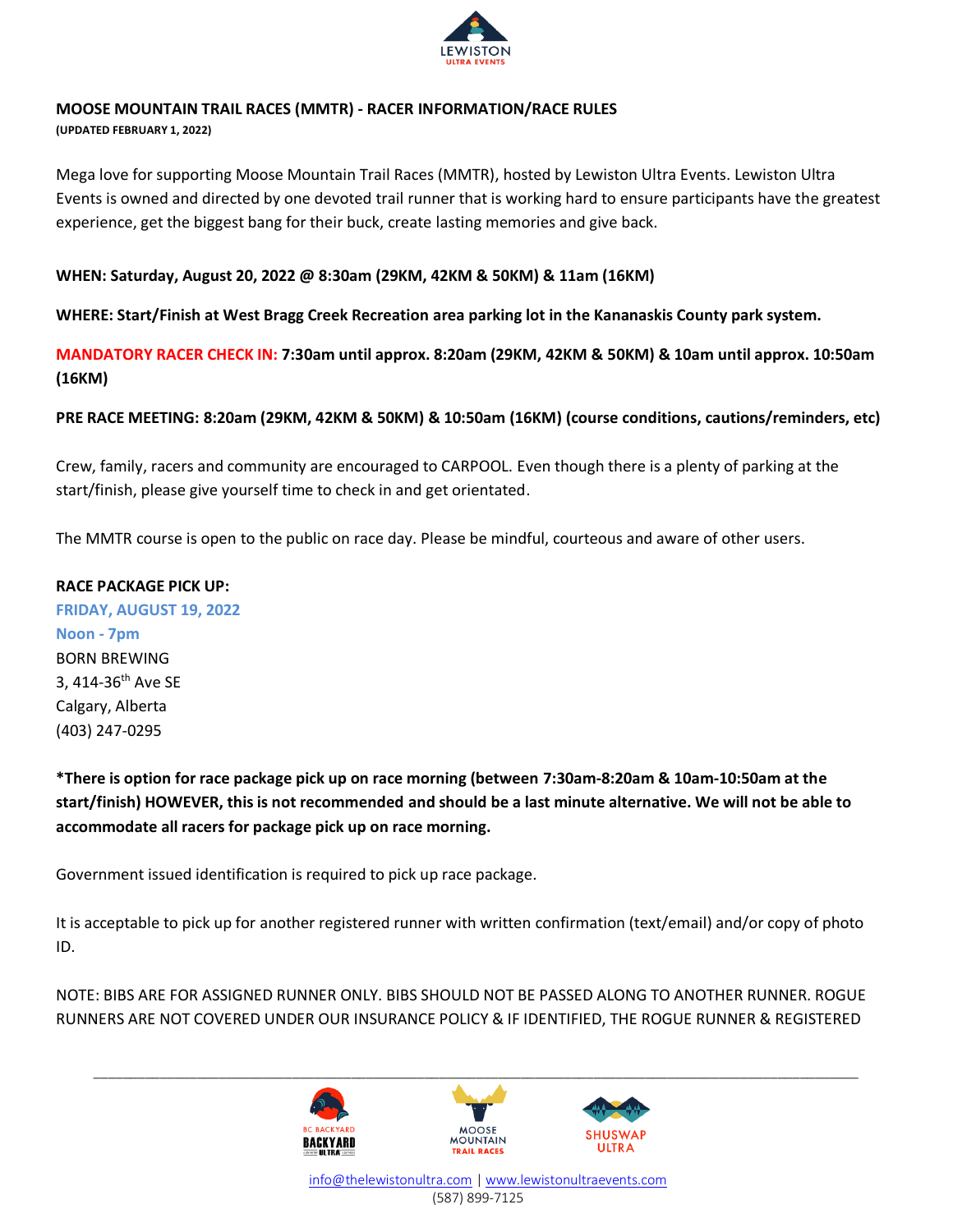

RUNNER WILL BE BANNED FROM ALL FUTURE LEWISTON ULTRA EVENTS.

## **RACER CHECK IN (RACE MORNING):**

All runners are required to **CHECK IN RACE DAY MORNING**. Runners that have not checked in will be marked **DNS (Did Not Start).**

We will attempt to contact runners that have NOT checked in & have picked up their Race Package. We will call contact #'s provided in registration, including emergency contact.

Racer Check In is open from 7:30am until approx. 8:20am & 10am until approx. 10:50am

### **RACE DAY TEMPERATURE:**

\*High of 22° & low of 4° (on average)

### **SUNRISE & SUNSET:**

\*6:40am/8:40pm

### **RACE COURSE:**

The MMTR (start & finish) is hosted in the West Bragg Creek Recreational area parking lot (coordinates for navigation system/Google Map: 50.948329, -114.691772). West Bragg Creek ascends from rolling prairie, through the foothills and is home to 152km of gorgeous community built trails. This spectacular terrain will journey runners through an adventure of forested single & double track with an 8000 foot backdrop of the stunning Moose Mountain.

There are no drop bags at MMTR; Lewiston Ultra Events is not responsible for damaged or lost items.

#### **16KM (11AM START)**

Elevation gain: 460 meters Elevation loss: 460 meters Estimated completion time: 1 hrs – 2.5 hrs Trail Type: 75% Single Track with some Double Track Aid Available @ 8KM FINISH LINE CUT OFF: Runners must cross the finish line by 3:30pm to receive official finish time & finishers medal

#### **29KM (8:30AM START)**

Elevation gain: 1220 meters Elevation loss: 1220 meters Estimated completion time: 2.5 hrs – 4.5 hrs Trail Type: 50% Single Track & 50% Double Track Aid Available @ 9KM & 20KM CUT OFF – Runners must pass thru the T-Junction aid [20KM] by 1pm. Runners after the 1pm cut off will be assisted off the mtn & brought to the finish line.



 [info@thelewistonultra.com](mailto:info@thelewistonultra.com) [| www.lewistonultraevents.com](http://www.lewistonultraevents.com/) (587) 899-7125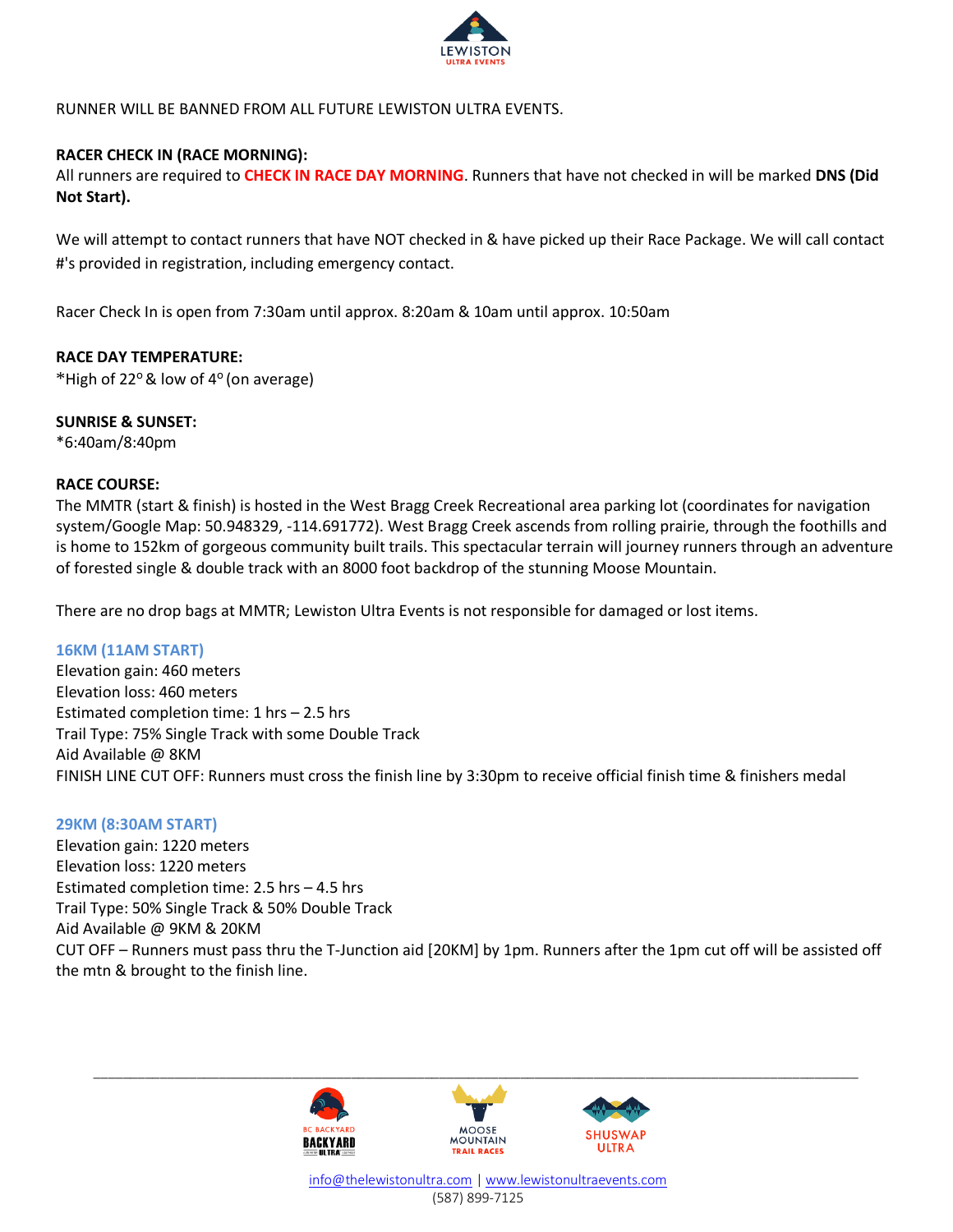

#### **42KM (8:30AM START)**

Elevation gain: 1620 meters Elevation loss: 1620 meters Estimated completion time: 3.5 hrs – 6 hrs Trail Type: 50% Single Track & 50% Double Track Aid Available @ 9KM, 20KM, 27KM & 33KM CUT OFF 1 – Runners must pass thru the T-Junction Aid [20KM] by 1pm. Runners after the 1pm cut off will be assisted off the mtn & brought to the finish line. CUT OFF 2 - Runners must arrive at the aid station at Moose Connector [27KM] by 2pm or they will be redirected to the finish line & receive placement in the 29KM distance.

#### **50KM (8:30AM START)**

Elevation gain: 2351meters Elevation loss: 2351meters Estimated completion time: 4 hrs – 7.5 hrs Trail Type: 50% Single Track & 50% Double Track Aid Available @ 9KM, 22KM, 36KM & 41KM CUT OFF 1 – Runners must pass thru the T-Junction Aid [22KM] by 1pm. Runners after the 1pm cut off will be assisted off the mtn & brought to the finish line. CUT OFF 2 - Runners must arrive at the aid station at Moose Connector [36KM] by 2pm or they will be redirected to the finish line & will DNF.

#### **COURSE MARKINGS:**

The course will be marked with flagging tape and arrows. Once you pass a flag, the next one should be visible. Runners are required to stay on course and cross any roadways/transitions at designated locations ONLY.

#### **PACERS:**

There is no pacing.

Non-participants (human & animal) are not permitted to accompany runners along the course.

#### **THE BIBS:**

Medical & Emergency Information is on the back of your racer bib (you are encouraged to complete your medical info, emergency contact, etc).

**16KM:** #100-199, **29KM:** #200-299**, 42KM:** #400-499 **& 50KM:** #500-599

Racers are required to check in at the end of each loop. **Bib # must be worn on the front of your body and visible at all times**.

#### **AID STATIONS:**

Check in/aid stations will be stacked with friendly volunteers and is a fun & encouraging stop along your race journey.

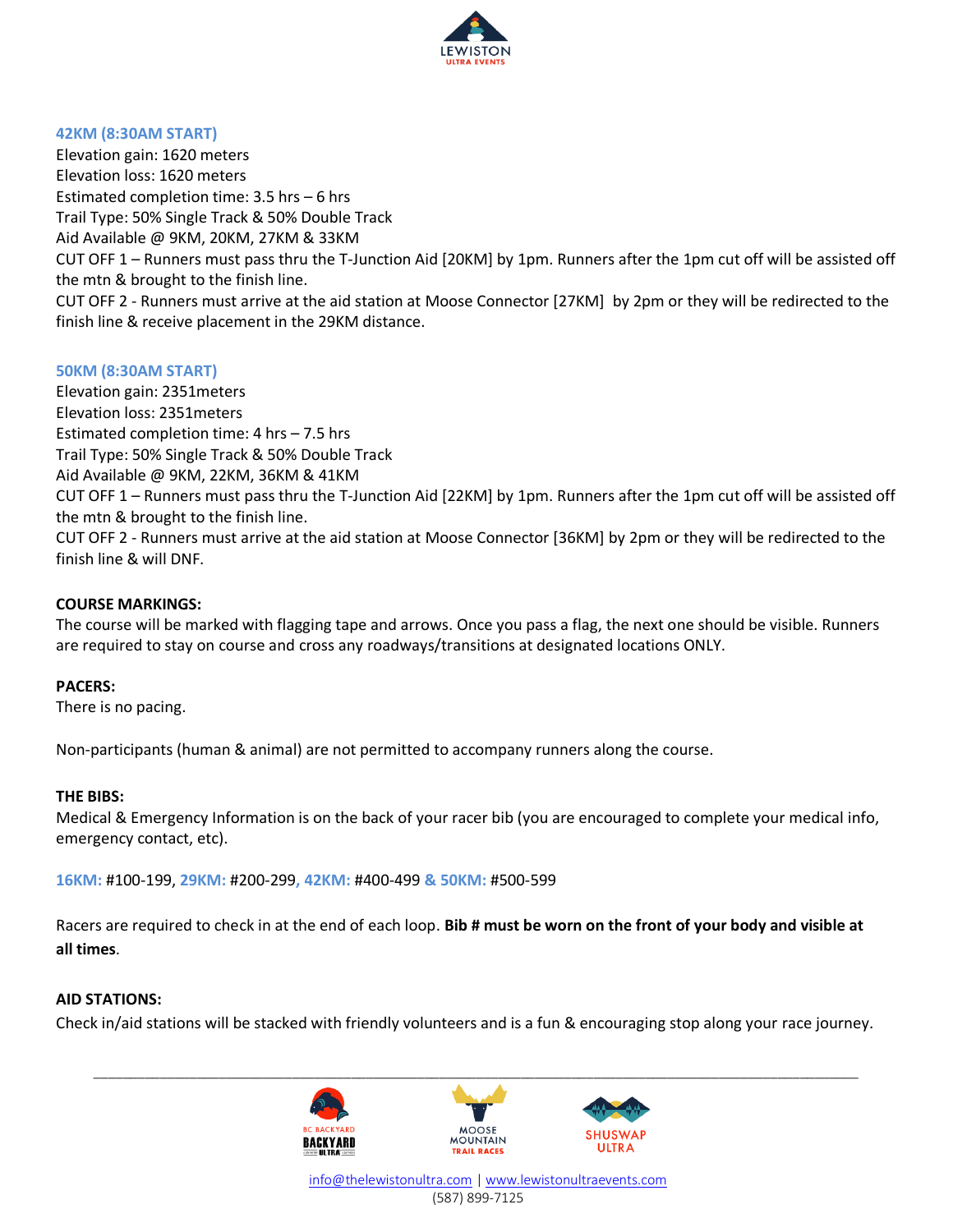

Basic first aid items including hand sanitizer, disposable gloves and masks will be available at aid stations.

The predictable ultra tasty treats will be available as well as GLUTEN FREE & VEGAN options. You can pick your fluid of choice from water, electrolyte or pop. If you prefer something special, we recommend you carry the item(s) with you.

## **THERE IS NO WATER FILL STATION AT THE START LINE.**

Lewiston Ultra Events is cupless. Disposable cups will not be available. Please bring your water bottle(s) or bladder for fluids on race day.

**Racers are required to check in at each aid station.** Bib # must be worn on the front of your body and visible at all times.

### **DROPPING FROM THE RACE:**

If you decide to drop from the race, **YOU MUST DO SO AT THE CHECK IN/AID**. You will notify the aid station captain (to avoid Search & Rescue) and turn in your bib #. If you cannot make it to the check in/aid station, STAY ON THE COURSE and the sweep will assist you. DO NOT GO OFF COURSE. If we cannot account for you, an expensive search & rescue operation will be initiated, and you may be billed.

## **MANDATORY DROP OUT:**

Check in/Aid Station Captains, medical support & Race Director have the absolute authority to withdrawal a runner from the race should they feel it unsafe for the runner to continue (dehydration, hypothermia, debilitating injury, unprepared for the conditions, etc). The runner MUST comply with this decision.

#### **REQUIRED GEAR:**

29KM, 42KM & 50KM are required to carry a **wind/waterproof jacket**. You will journey through alpine terrain & the required gear is for your safety. You will be asked at the pre race meeting to show your wind/waterproof jacket.

### **No jacket = no race.**

If you do not have a light weight wind/waterproof jacket consider an emergency blanket, garbage bag, etc.

### **RECOMMENDED RUN GEAR:**

Racers will be journeying through mountain terrain and the following recommendations are for your safety. Weather is variable & can change dramatically. Runners need to be prepared for all types of weather conditions: hot, cold, wind, rain etc.

If you were to injure yourself with a rolled or sprained ankle between Check In/Aid, it would be a slow slog and additional time spent out in the elements before you get assistance. Hypothermia is extremely dangerous and warm clothing, fluids, etc can be a game changer.

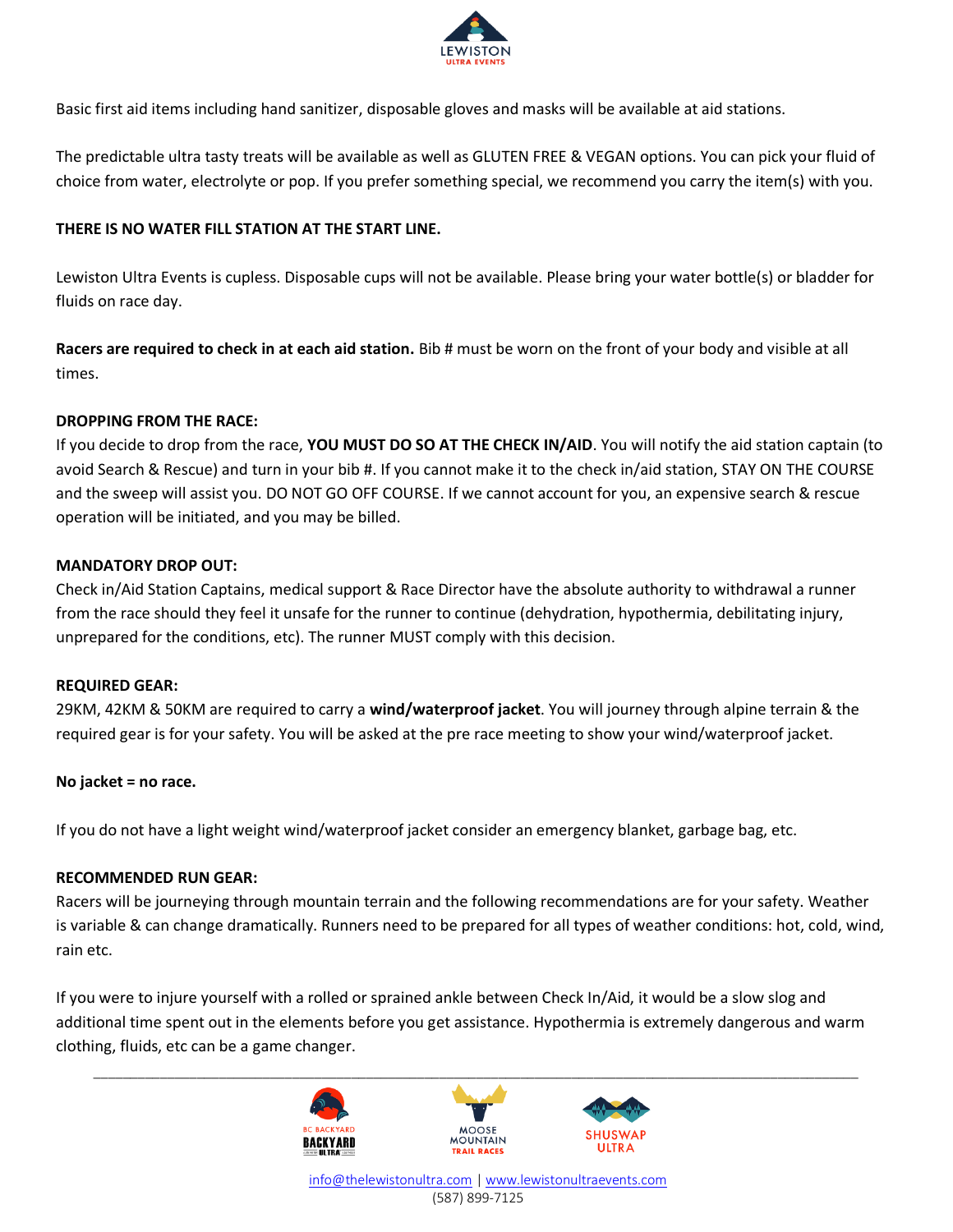

## **Seriously consider carrying the following items:**

- Hydration pack (bladder) and/or handheld bottles with a minimum of 1 litre
- 1000mg of salt
- 400-600 calories MINIMUM
- Whistle
- Space blanket/Emergency Bivvy
- Windproof/water resistant light weight jacket
- Race course map/KMZ file
- Bear Spray (if you know how to use it)
- Gloves/mittens, buff/touque/hat, additional warm layer (long sleeve light weight)
- Cellular phone (percentage of the course does have cell coverage)
- Sunscreen, lip balm/protection, sunglasses
- High energy fuel/drink

## **The 'OTHER' Race Rules:**

- Participants must be 18 years of age or older on race day
- Poles are permitted
- NO LITTERING. You will be disqualified from the race and banned future entry
- Follow the course as marked/flagged in the direction of the race
- DO NOT GO OFF THE COURSE
- If you encounter an injured runner, please consider staying with them until medical attention or help arrives or if safe to do so, continue to the next Aid Station and report **first name & bib # and approx. coordinates**
- Please use washroom facilities if available or common sense when relieving yourself
- No storing food or supplies along the trail/course
- Runners are expected to be mindful of other runners and perform in a sportsmanlike manner
- Runners/participants are responsible for all forms of medical coverage (costs of rescue services, treatment, hospitalization, emergency evacuation (air lifting) and helicopter/ground search)

## **CELLULAR RECEPTION/WIFI:**

Greater Bragg Creek Trail Association (GBCTA) hosts a cellular hot spot for free public use in the West Bragg Creek parking lot (start/finish area):<https://www.braggcreektrails.org/wbc-parking-lot-cellular-hotspot-is-now-available/>

Cellular reception is intermittent through out the race course.

## **WILDLIFE ENCOUNTERS:**

Runners aren't the only ones that enjoy the trails in West Bragg Creek & back country. These trails are home to black bear, grizzly bear, cougar, bobcat, moose, deer, squirrel, etc. It is highly unlikely for a potential meeting with our furry friends but in the off chance of an encounter, they want as much to do with you as you want with them.

If wildlife activity has been reported on the course or near the course prior to, or on race day, the course may be modified.